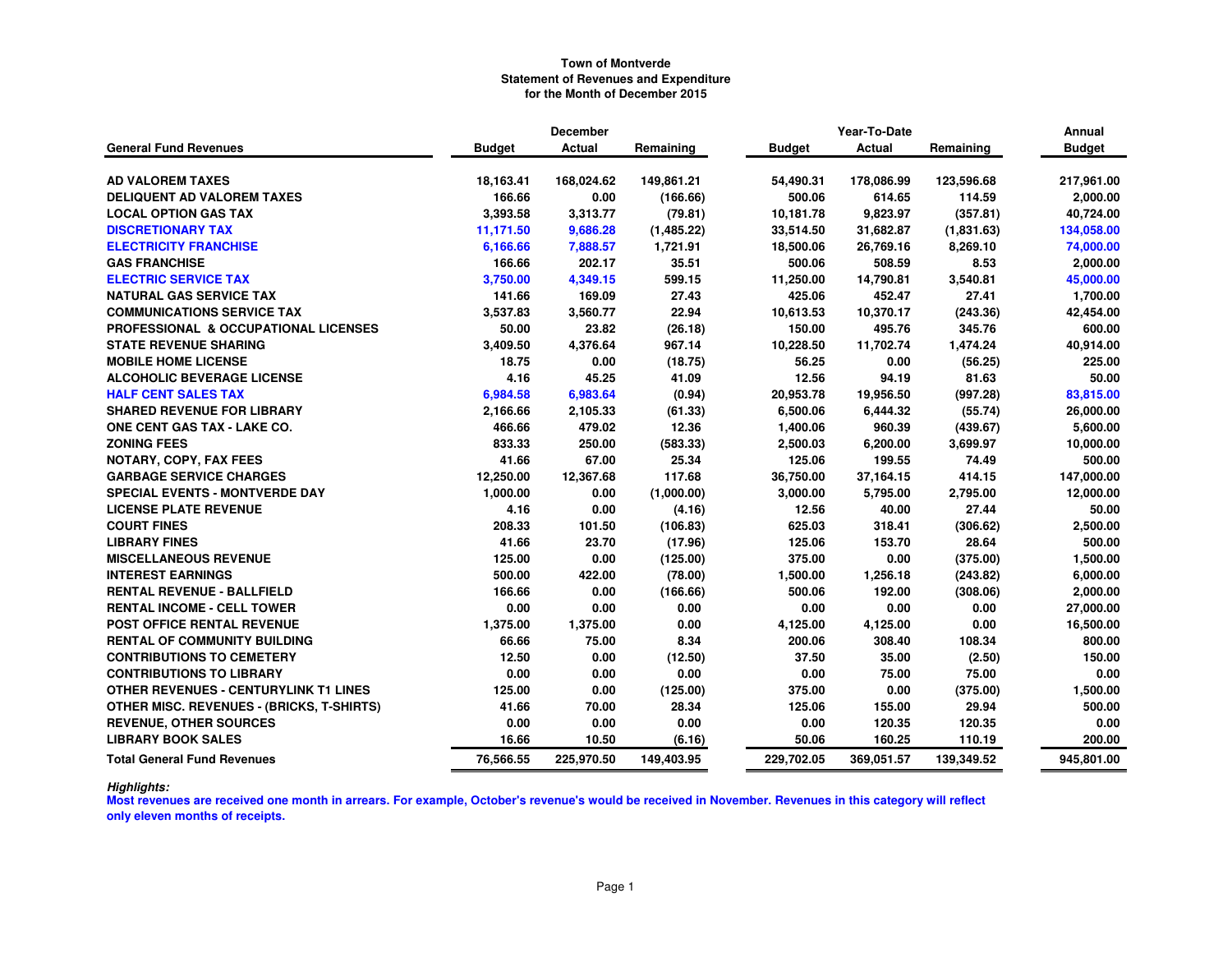|                                                 |               | <b>December</b> |            |               | Annual     |             |               |
|-------------------------------------------------|---------------|-----------------|------------|---------------|------------|-------------|---------------|
| <b>General Fund Expenditure by Department</b>   | <b>Budget</b> | Actual          | Remaining  | <b>Budget</b> | Actual     | Remaining   | <b>Budget</b> |
| Elections Section (510)                         | 191.66        | 0.00            | 191.66     | 575.06        | 0.00       | 575.06      | 2,300.00      |
| <b>Council Section (511)</b>                    | 2,144.99      | 2,895.00        | (750.01)   | 6,435.09      | 5,488.00   | 947.09      | 25,740.00     |
| <b>Mayor's Department (512)</b>                 | 1,485.41      | 4,400.00        | (2,914.59) | 4,456.31      | 8,600.00   | (4, 143.69) | 17,825.00     |
| <b>Financial and Administrative (513)</b>       | 16,010.89     | 14,928.18       | 1.082.71   | 53,440.99     | 46,168.09  | 7,272.90    | 197,539.00    |
| Legal Section (514)                             | 3,541.66      | 2,517.44        | 1,024.22   | 10,625.06     | 3,999.73   | 6,625.33    | 42,500.00     |
| <b>COP Program Section (520)</b>                | 243.73        | 0.00            | 243.73     | 731.43        | 42.19      | 689.24      | 2,925.00      |
| <b>Law Enforcement Section (521)</b>            | 1,135.82      | 3,633.23        | (2,497.41) | 23,691.12     | 26,826.85  | (3, 135.73) | 94,764.00     |
| <b>Garbage Section (534)</b>                    | 10,017.41     | 9,934.08        | 83.33      | 30,052.31     | 29,802.24  | 250.07      | 120,209.00    |
| <b>Public Works Special Projects (539)</b>      | 1,162.49      | 963.49          | 199.00     | 3,487.59      | 2,517.69   | 969.90      | 13,950.00     |
| <b>Roads Department (541)</b>                   | 13,633.96     | 7,548.05        | 6,085.91   | 47,855.36     | 28,948.96  | 18,906.40   | 170,561.00    |
| <b>Special Events Section (559)</b>             | 1,500.00      | 561.67          | 938.33     | 4,500.00      | 22,368.42  | (17,868.42) | 18,000.00     |
| <b>Cemetery Section (569)</b>                   | 83.33         | 0.00            | 83.33      | 250.03        | 0.00       | 250.03      | 1,000.00      |
| <b>Library Section (571)</b>                    | 7,594.20      | 10,483.32       | (2,889.12) | 27,418.20     | 28,102.37  | (684.17)    | 95,766.00     |
| <b>Parks Department (572)</b>                   | 3,631.58      | 2,326.35        | 1,305.23   | 13,985.78     | 7,544.20   | 6,441.58    | 46,670.00     |
| Transfer to Fire Fund (599)                     | 4,984.67      | 4,984.67        | 0.00       | 14,953.97     | 14,953.97  | 0.00        | 59,816.00     |
| <b>TOTAL GENERAL FUND EXPENDITURE</b>           | 67,361.80     | 65,175.48       | 2,186.32   | 242,458.30    | 225,362.71 | 17,095.59   | 909,565.00    |
| <b>Current Increase (Decrease) to Reserves:</b> |               | 160,795.02      |            |               | 143,688.86 |             |               |

# **GENERAL FUND RESERVES**

|                                                |               | <b>December</b> |           |               | Year-To-Date |             | Annual        |
|------------------------------------------------|---------------|-----------------|-----------|---------------|--------------|-------------|---------------|
| Reserves (599)                                 | <b>Budget</b> | Actual          | Remaining | <b>Budget</b> | Actual       | Remaining   | <b>Budget</b> |
|                                                |               |                 |           |               |              |             |               |
| <b>RESERVE FOR COP</b>                         |               |                 |           | 1.000.00      | 0.00         | 1.000.00    | 1,000.00      |
| <b>RESERVE FOR TOWN HALL</b>                   |               |                 |           | 195.000.00    | 0.00         | 195,000.00  | 195,000.00    |
| <b>RESERVE FOR FIRE DEPARTMENT</b>             |               |                 |           | 290,000,00    | 0.00         | 290,000,00  | 290,000.00    |
| <b>RESERVE FOR CEMETERY</b>                    |               |                 |           | 8.654.00      | 0.00         | 8.654.00    | 8.654.00      |
| <b>RESERVE FOR HISTORICAL ASSOCIATION</b>      |               |                 |           | 2.525.00      | 0.00         | 2,525.00    | 2,525.00      |
| <b>RESERVE FOR LIBRARY</b>                     |               |                 |           | 150,000.00    | 0.00         | 150.000.00  | 150,000,00    |
| <b>RESERVE FOR PARKS</b>                       |               |                 |           | 150.000.00    | 0.00         | 150.000.00  | 150,000.00    |
| <b>RESERVE FOR ROADS</b>                       |               |                 |           | 240,000.00    | 0.00         | 240,000,00  | 240.000.00    |
| <b>RESERVE FOR OPERATIONS</b>                  |               |                 |           | 13.227.00     | 0.00         | 13.227.00   | 13.227.00     |
| <b>RESERVES STETCHER PROPERTY - WATER FUND</b> |               |                 |           | 235,000.00    | 0.00         | 235,000.00  | 235,000.00    |
| <b>Total Reserves</b>                          |               |                 |           | 1,285,406.00  | 0.00         | .285,406.00 | .285,406.00   |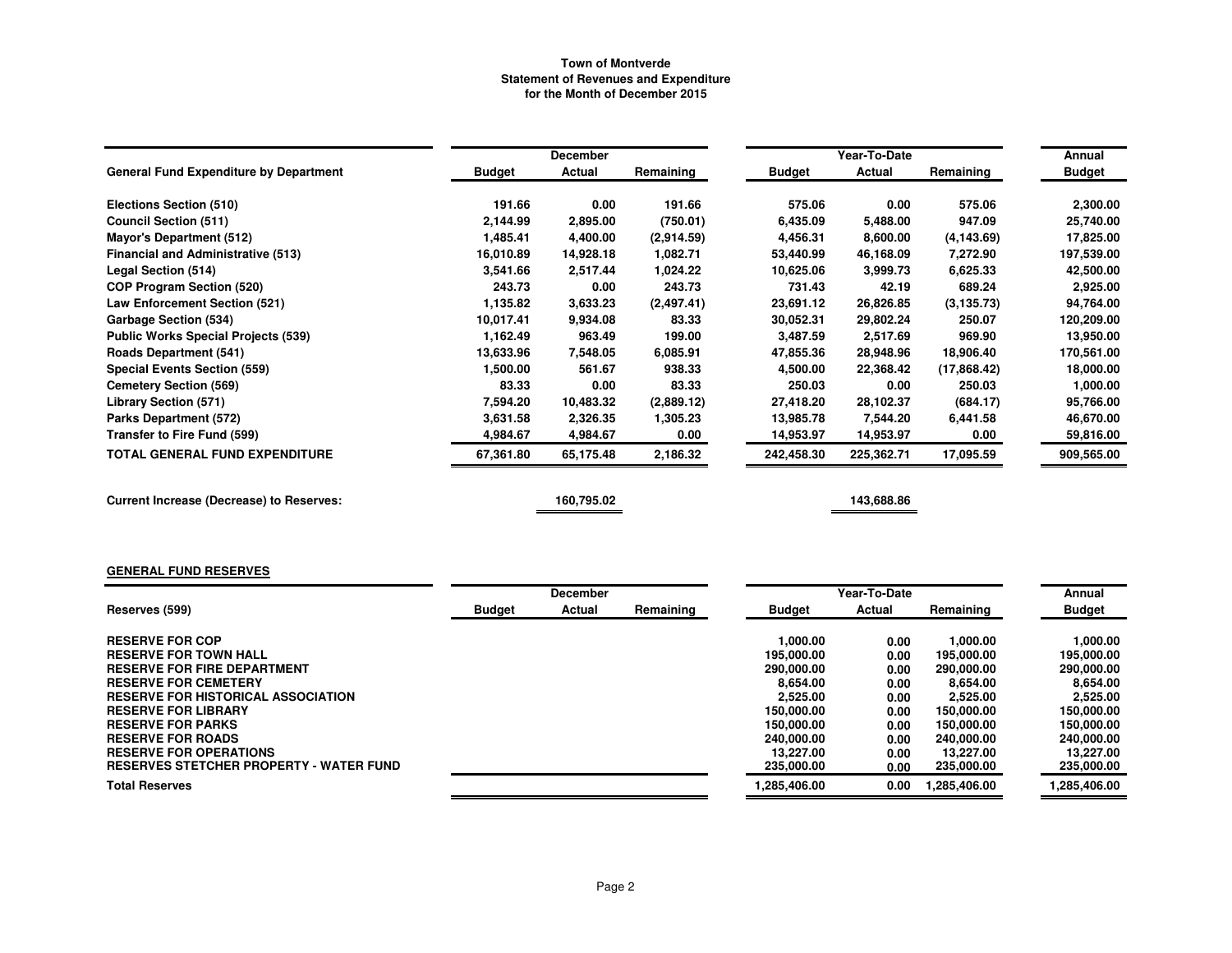### **BANK BALANCES**

|                                                 |              | <b>December</b>     |                |              | Year-To-Date |                |
|-------------------------------------------------|--------------|---------------------|----------------|--------------|--------------|----------------|
| <b>BANK BALANCES - Per Balance Sheet</b>        | Opening      | <b>Debit/Credit</b> | <b>Closing</b> | Opening      | Debit/Credit | <b>Closing</b> |
|                                                 |              |                     |                |              |              |                |
| <b>Operating Account</b>                        | 17.064.53    | (34.835.04)         | (17.770.51)    | 83.875.26    | (101.645.77) | (17,770.51)    |
| <b>Money Market account</b>                     | 1,012,819.72 | 3.132.43            | 1.015.952.15   | 1.033.473.69 | (17, 521.54) | 1.015.952.15   |
| <b>Deposit Account - Water Account Deposits</b> | 60.288.41    | (190.00)            | 60.098.41      | 59.528.41    | 570.00       | 60.098.41      |
| <b>Library Account</b>                          | 2.075.50     | (10.00)             | 2,065.50       | 2.215.50     | (150.00)     | 2,065.50       |

### **EXPENDITURE BREAKDOWN BY DEPARTMENT**

|                                                     |               | <b>December</b> |            |               | Year-To-Date |             | Annual        |
|-----------------------------------------------------|---------------|-----------------|------------|---------------|--------------|-------------|---------------|
| Elections Section (510)                             | <b>Budget</b> | Actual          | Remaining  | <b>Budget</b> | Actual       | Remaining   | <b>Budget</b> |
| <b>OPERATING EXPENDITURE</b>                        | 191.66        | 0.00            | 191.66     | 575.06        | 0.00         | 575.06      | 2,300.00      |
| <b>Total Elections Section Expenditure</b>          | 191.66        | 0.00            | 191.66     | 575.06        | 0.00         | 575.06      | 2,300.00      |
|                                                     |               | <b>December</b> |            |               | Year-To-Date |             | Annual        |
| <b>Council Section (511)</b>                        | <b>Budget</b> | Actual          | Remaining  | <b>Budget</b> | Actual       | Remaining   | <b>Budget</b> |
| <b>CONTRACTURAL SERVICES (Council Stipends)</b>     | 2,050.00      | 2,850.00        | (800.00)   | 6,150.00      | 5,350.00     | 800.00      | 24,600.00     |
| <b>TRAVEL</b>                                       | 8.33          | 0.00            | 8.33       | 25.03         | 0.00         | 25.03       | 100.00        |
| <b>PRINTING AND COPYING</b>                         | 16.66         | 45.00           | (28.34)    | 50.06         | 138.00       | (87.94)     | 200.00        |
| SUBSCRIPTIONS, MEMBERSHIP AND TRAINING              | 70.00         | 0.00            | 70.00      | 210.00        | 0.00         | 210.00      | 840.00        |
| <b>Total Council Department Expenditure</b>         | 2,144.99      | 2,895.00        | (750.01)   | 6,435.09      | 5,488.00     | 947.09      | 25,740.00     |
|                                                     |               | <b>December</b> |            |               | Year-To-Date |             | Annual        |
| Mayor's Department (512)                            | <b>Budget</b> | Actual          | Remaining  | <b>Budget</b> | Actual       | Remaining   | <b>Budget</b> |
| <b>CONTRACTURAL SERVICES (Mayor's Stipend)</b>      | 1,200.00      | 2,400.00        | (1,200.00) | 3,600.00      | 3,600.00     | 0.00        | 14,400.00     |
| <b>OTHER CURRENT CHARGES (Employee Recognition)</b> | 250.00        | 2,000.00        | (1,750.00) | 750.00        | 5,000.00     | (4,250.00)  | 3,000.00      |
| SUBSCRIPTIONS, MEMBERSHIPS AND TRAINING             | 35.41         | 0.00            | 35.41      | 106.31        | 0.00         | 106.31      | 425.00        |
| <b>Total Mayor's Department Expenditure</b>         | 1,485.41      | 4,400.00        | (2,914.59) | 4,456.31      | 8,600.00     | (4, 143.69) | 17,825.00     |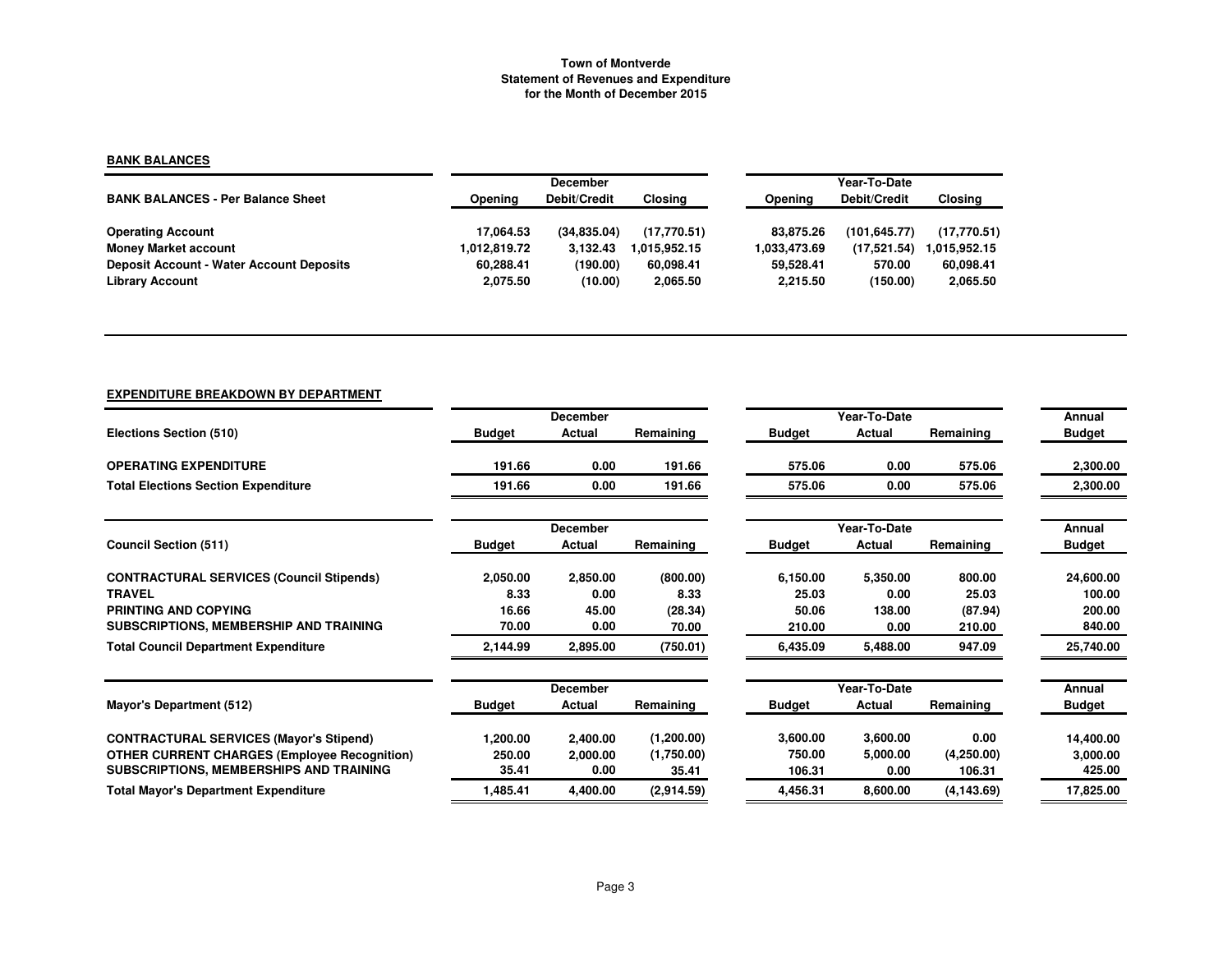|                                                            |               | <b>December</b> |           |               | Year-To-Date  |             | Annual        |
|------------------------------------------------------------|---------------|-----------------|-----------|---------------|---------------|-------------|---------------|
| <b>Financial and Administrative Department (513)</b>       | <b>Budget</b> | Actual          | Remaining | <b>Budget</b> | <b>Actual</b> | Remaining   | <b>Budget</b> |
| <b>REGULAR SALARIES &amp; WAGES</b>                        | 3,288.16      | 3,718.09        | (429.93)  | 9,863.56      | 9,632.71      | 230.85      | 39,457.00     |
| <b>HEALTH INSURANCE</b>                                    | 564.75        | 581.44          | (16.69)   | 1,694.25      | 1,553.46      | 140.79      | 6,777.00      |
| <b>RETIREMENT PLAN</b>                                     | 242.33        | 204.49          | 37.84     | 727.03        | 616.31        | 110.72      | 2,908.00      |
| <b>FICA MATCHING</b>                                       | 251.50        | 279.53          | (28.03)   | 754.50        | 729.76        | 24.74       | 3,018.00      |
| <b>WORKERS COMPENSATION</b>                                | 12.50         | 0.00            | 12.50     | 37.50         | 4,918.00      | (4,880.50)  | 150.00        |
| <b>PROFESSIONAL SERVICES:</b>                              |               |                 |           |               |               |             |               |
| <b>Planning Consultant</b>                                 | 2,166.67      | 1,515.89        | 650.78    | 6,500.01      | 2,833.39      | 3,666.62    | 26,000.00     |
| <b>Engineering (non-project)</b>                           | 5,000.00      | 3,530.14        | 1,469.86  | 15,000.00     | 3,530.14      | 11,469.86   | 60,000.00     |
| <b>Background Check and Bank Fees</b>                      | 6.25          | 8.45            | (2.20)    | 18.75         | 16.93         | 1.82        | 75.00         |
| <b>Municode Services</b>                                   | 83.33         | 0.00            | 83.33     | 249.99        | 3,658.83      | (3,408.84)  | 1,000.00      |
| <b>ACCOUNTING &amp; AUDITING</b>                           | 750.00        | 0.00            | 750.00    | 2,250.00      | 0.00          | 2,250.00    | 9,000.00      |
| <b>CONTRACTUAL SERVICES:</b>                               |               |                 |           |               |               |             |               |
| <b>Recording Council Meetings</b>                          | 300.00        | 0.00            | 300.00    | 900.00        | 300.00        | 600.00      | 3,600.00      |
| <b>Janitorial Services</b>                                 | 125.00        | 120.00          | 5.00      | 375.00        | 320.00        | 55.00       | 1,500.00      |
| <b>Internet Domain</b>                                     | 18.33         | 0.00            | 18.33     | 55.03         | 53.63         | 1.40        | 220.00        |
| <b>TRAVEL</b>                                              | 16.66         | 0.00            | 16.66     | 50.06         | 225.40        | (175.34)    | 200.00        |
| <b>TELEPHONE &amp; CABLE INTERNET SERVICE</b>              | 441.66        | 455.66          | (14.00)   | 1,325.06      | 1,683.11      | (358.05)    | 5,300.00      |
| <b>POSTAGE &amp; FREIGHT</b>                               | 239.16        | 871.50          | (632.34)  | 717.56        | 1,683.17      | (965.61)    | 2,870.00      |
| <b>UTILITIES</b>                                           | 441.66        | 323.27          | 118.39    | 1,325.06      | 1,082.71      | 242.35      | 5,300.00      |
| <b>RENTALS &amp; LEASES</b>                                | 179.16        | 158.78          | 20.38     | 537.56        | 476.34        | 61.22       | 2,150.00      |
| <b>INSURANCE</b>                                           | 30.46         | 0.00            | 30.46     | 5,499.86      | 5,408.48      | 91.38       | 5,774.00      |
| <b>REPAIR &amp; MAINTENANCE:</b>                           |               |                 |           |               |               |             |               |
| <b>USTI Software Maintenance Contract</b>                  | 220.83        | 0.00            | 220.83    | 662.49        | 285.00        | 377.49      | 2,650.00      |
| <b>Pest Control/Termite Protection</b>                     | 47.50         | 385.00          | (337.50)  | 142.50        | 459.00        | (316.50)    | 570.00        |
| <b>Alarm System</b>                                        | 96.67         | 0.00            | 96.67     | 290.01        | 270.09        | 19.92       | 1,160.00      |
| <b>Fire Equipment Inspections</b>                          | 12.50         | 0.00            | 12.50     | 37.50         | 0.00          | 37.50       | 150.00        |
| <b>Computer Maintenance</b>                                | 83.33         | 0.00            | 83.33     | 249.99        | 0.00          | 249.99      | 1,000.00      |
| <b>Repairs to Buildings</b>                                | 150.00        | 940.50          | (790.50)  | 450.00        | 1,075.50      | (625.50)    | 1,800.00      |
| <b>Renovation of Auditorium</b>                            | 416.67        | 0.00            | 416.67    | 1,250.01      | 0.00          | 1,250.01    | 5,000.00      |
| <b>S.I.R.E Software Maintenance</b>                        | 0.00          | 0.00            | 0.00      | 0.00          | 1,130.20      | (1, 130.20) | 0.00          |
| <b>PRINTING &amp; COPYING</b>                              | 158.33        | 521.93          | (363.60)  | 475.03        | 665.93        | (190.90)    | 1,900.00      |
| <b>OTHER CHARGES - Town Hall Exp. &amp; Recording Fees</b> | 50.00         | 1,019.69        | (969.69)  | 150.00        | 1,725.08      | (1,575.08)  | 600.00        |
| <b>OFFICE SUPPLIES</b>                                     | 83.33         | 0.00            | 83.33     | 250.03        | 13.10         | 236.93      | 1,000.00      |
| <b>OPERATING SUPPLIES - Janitorial Supplies</b>            | 108.33        | 293.82          | (185.49)  | 325.03        | 1,001.14      | (676.11)    | 1,300.00      |
| <b>SUBSCRIPTIONS, MEMBERSHIPS, &amp; TRAINING</b>          | 71.66         | 0.00            | 71.66     | 215.06        | 620.68        | (405.62)    | 860.00        |
| <b>CAPITAL OUTLAY - Assisted Listening Device</b>          | 287.50        | 0.00            | 287.50    | 862.50        | 200.00        | 662.50      | 3,450.00      |
| <b>GRANTS AND AIDS</b>                                     | 66.66         | 0.00            | 66.66     | 200.06        | 0.00          | 200.06      | 800.00        |
| <b>Total Financial &amp; Admin Expenditure</b>             | 16,010.89     | 14,928.18       | 1,082.71  | 53,440.99     | 46,168.09     | 7,272.90    | 197,539.00    |

*Highlights:*

**Fees incurred for Planning Consultant for review of permit applications, site plans, variances, etc are reimbursed to the Town by the applicant**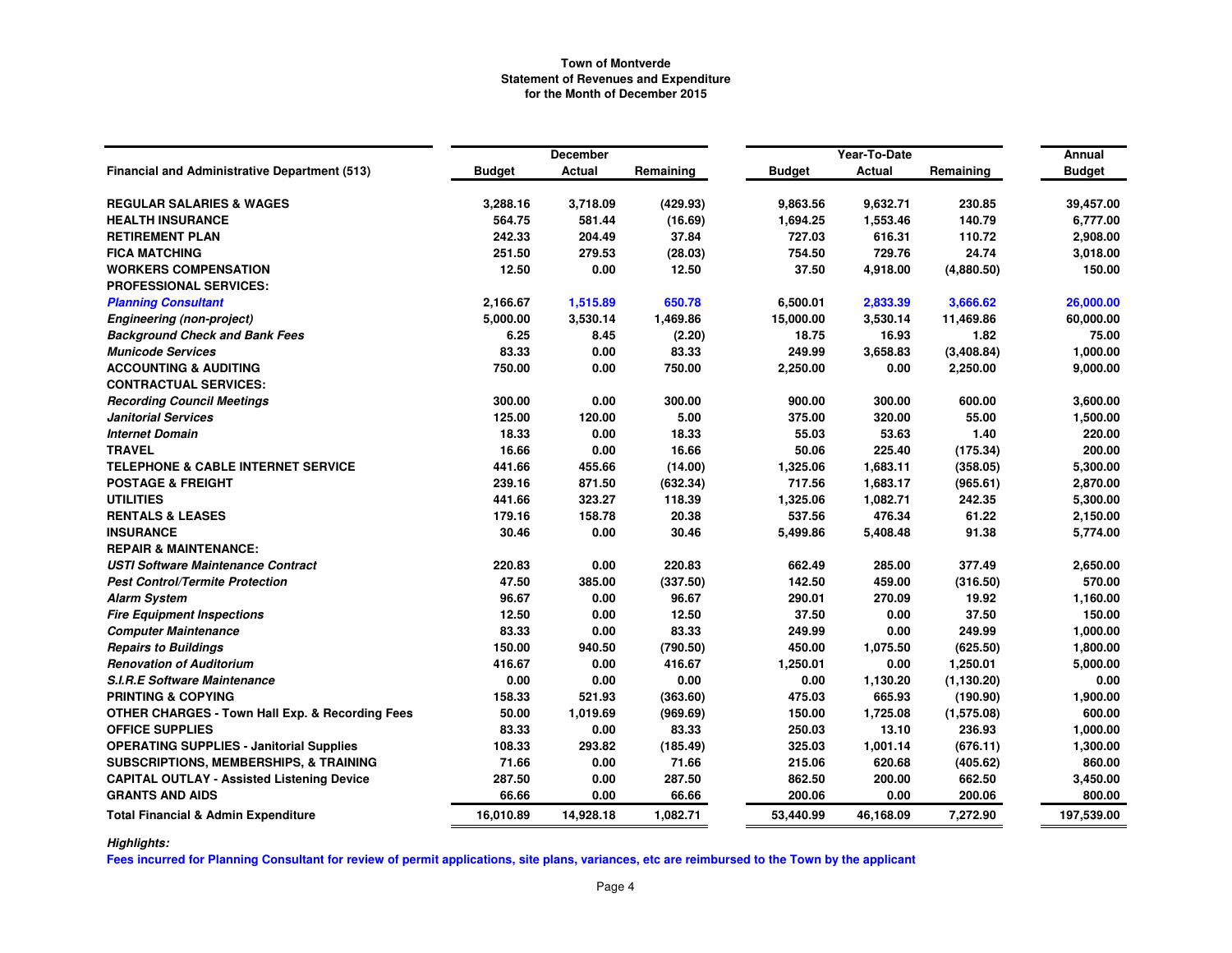|                                                               |                    | <b>December</b>    |                      |                    | Year-To-Date       |                   | Annual                |
|---------------------------------------------------------------|--------------------|--------------------|----------------------|--------------------|--------------------|-------------------|-----------------------|
| Legal Section (514)                                           | <b>Budget</b>      | Actual             | Remaining            | <b>Budget</b>      | Actual             | Remaining         | <b>Budget</b>         |
| PROFESSIONAL SERVICES - Legal Councel<br><b>LEGAL ADVERTS</b> | 3,250.00<br>291.66 | 1,866.00<br>651.44 | 1,384.00<br>(359.78) | 9,750.00<br>875.06 | 3,213.00<br>786.73 | 6,537.00<br>88.33 | 39,000.00<br>3,500.00 |
| <b>Total Legal Section Expenditure</b>                        | 3,541.66           | 2,517.44           | 1,024.22             | 10,625.06          | 3,999.73           | 6,625.33          | 42,500.00             |
|                                                               |                    | <b>December</b>    |                      |                    | Year-To-Date       |                   | Annual                |
| <b>COP Program Section (520)</b>                              | <b>Budget</b>      | Actual             | Remaining            | <b>Budget</b>      | Actual             | Remaining         | <b>Budget</b>         |
| <b>TELEPHONE</b>                                              | 10.41              | 0.00               | 10.41                | 31.31              | 0.00               | 31.31             | 125.00                |
| <b>REPAIR &amp; MAINTENANCE</b>                               | 166.66             | 0.00               | 166.66               | 500.06             | 0.00               | 500.06            | 2,000.00              |
| <b>FUEL</b>                                                   | 66.66              | 0.00               | 66.66                | 200.06             | 42.19              | 157.87            | 800.00                |
| <b>Total COP Program Expenditure</b>                          | 243.73             | 0.00               | 243.73               | 731.43             | 42.19              | 689.24            | 2,925.00              |
|                                                               |                    | <b>December</b>    |                      |                    | Year-To-Date       |                   | Annual                |
| <b>Law Enforcement Section (521)</b>                          | <b>Budget</b>      | Actual             | Remaining            | <b>Budget</b>      | Actual             | Remaining         | Budget                |
| LAKE COUNTY SHERIFF'S CONTRACT Paid Quarterly                 | 0.00               | 0.00               | 0.00                 | 20,283.50          | 20,283.28          | 0.22              | 81,134.00             |
| <b>FUNDS FOR EXTRA DETAILS</b>                                | 1,000.00           | 3,537.32           | (2,537.32)           | 3,000.00           | 6,143.87           | (3, 143.87)       | 12,000.00             |
| <b>TELEPHONE</b>                                              | 88.33              | 76.05              | 12.28                | 265.03             | 320.58             | (55.55)           | 1,060.00              |
| <b>UTILITIES - Electricity</b>                                | 30.83              | 19.86              | 10.97                | 92.53              | 79.12              | 13.41             | 370.00                |
| REPAIR & MAINTENANCE - Pest Control & Fire Ex. Insp.          | 16.66              | 0.00               | 16.66                | 50.06              | 0.00               | 50.06             | 200.00                |
| <b>Total Law Enforcement Expenditure</b>                      | 1,135.82           | 3,633.23           | (2,497.41)           | 23,691.12          | 26,826.85          | (3, 135.73)       | 94,764.00             |
|                                                               |                    | <b>December</b>    |                      |                    | Year-To-Date       |                   | Annual                |
| <b>Garbage Section (534)</b>                                  | <b>Budget</b>      | <b>Actual</b>      | Remaining            | <b>Budget</b>      | <b>Actual</b>      | Remaining         | <b>Budget</b>         |
| <b>CONTRACTUAL SERVICES</b>                                   | 10,017.41          | 9,934.08           | 83.33                | 30,052.31          | 29,802.24          | 250.07            | 120,209.00            |
| <b>Total Garbage Section Expenditure</b>                      | 10,017.41          | 9,934.08           | 83.33                | 30,052.31          | 29,802.24          | 250.07            | 120,209.00            |
|                                                               |                    | <b>December</b>    |                      |                    | Year-To-Date       |                   | Annual                |
| <b>Public Works General Projects (539)</b>                    | <b>Budget</b>      | <b>Actual</b>      | Remaining            | <b>Budget</b>      | <b>Actual</b>      | Remaining         | <b>Budget</b>         |
| <b>REPAIRS AND MAINTENANCE</b>                                | 208.33             | 283.79             | (75.46)              | 625.03             | 283.79             | 341.24            | 2,500.00              |
| <b>LAKE FLORENCE ELECTRICITY</b>                              | 750.00             | 659.84             | 90.16                | 2,250.00           | 2,075.71           | 174.29            | 9,000.00              |
| <b>ELECTRICITY AT PW BUILDING</b>                             | 41.66              | 19.86              | 21.80                | 125.06             | 79.11              | 45.95             | 500.00                |
| <b>LANDSCAPING AT PW BUILDING</b>                             | 100.00             | 0.00               | 100.00               | 300.00             | 0.00               | 300.00            | 1,200.00              |
| <b>OPERATING SUPPLIES</b>                                     | 62.50              | 0.00               | 62.50                | 187.50             | 79.08              | 108.42            | 750.00                |
| <b>Total Public Works General Projects</b>                    | 1,162.49           | 963.49             | 199.00               | 3,487.59           | 2,517.69           | 969.90            | 13,950.00             |
|                                                               |                    |                    |                      |                    |                    |                   |                       |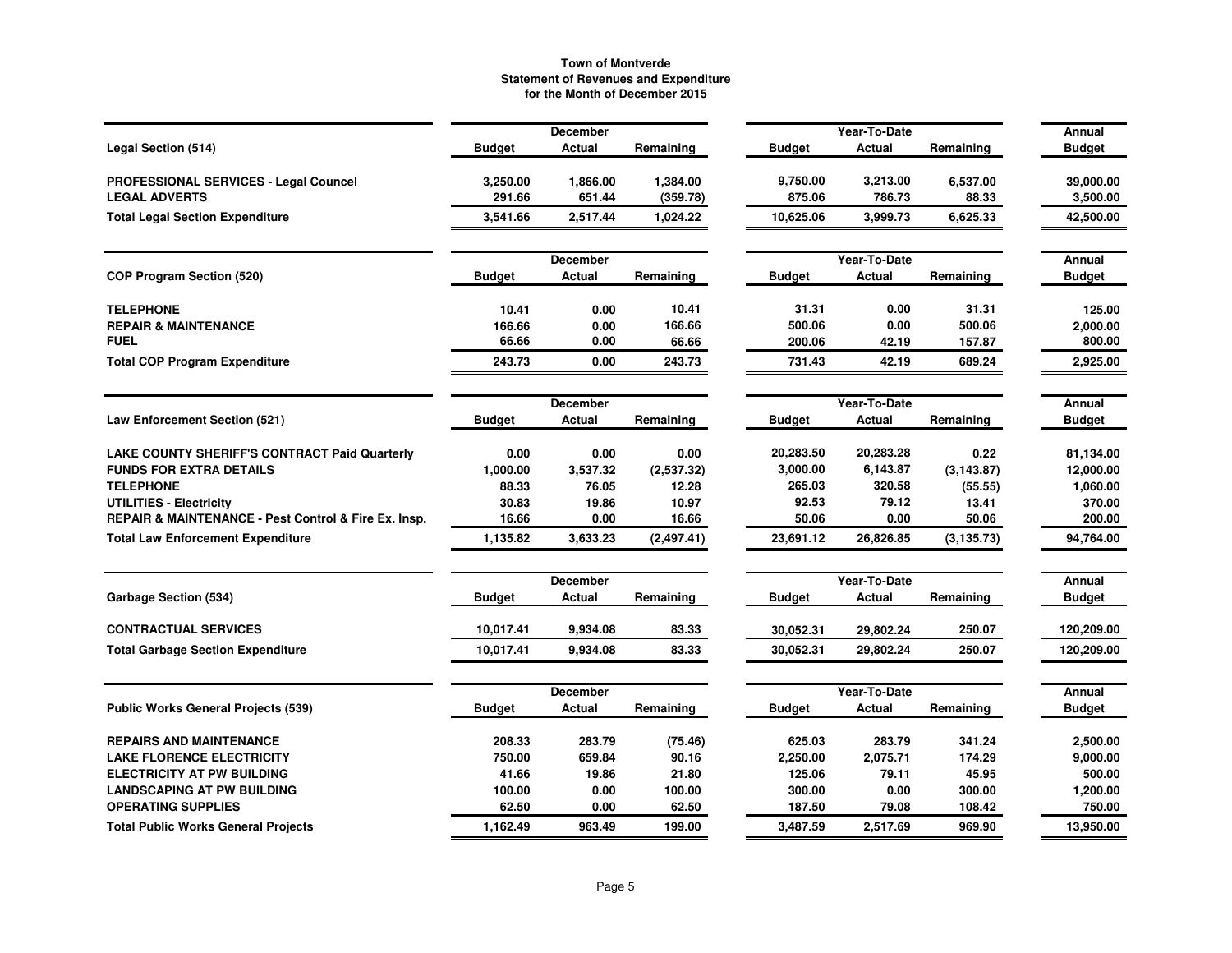|                                                       |               | <b>December</b> |             |               | Year-To-Date  |             | Annual        |
|-------------------------------------------------------|---------------|-----------------|-------------|---------------|---------------|-------------|---------------|
| <b>Roads Department (541)</b>                         | <b>Budget</b> | Actual          | Remaining   | <b>Budget</b> | <b>Actual</b> | Remaining   | <b>Budget</b> |
| <b>REGULAR SALARIES &amp; WAGES</b>                   | 2,245.66      | 3,353.83        | (1, 108.17) | 6,736.06      | 7,974.38      | (1, 238.32) | 26,947.00     |
| <b>HEALTH INSURANCE</b>                               | 316.66        | 0.00            | 316.66      | 950.06        | 0.00          | 950.06      | 3,800.00      |
| <b>RETIREMENT PLAN</b>                                | 165.50        | 155.12          | 10.38       | 496.50        | 466.86        | 29.64       | 1,986.00      |
| <b>UNIFORMS &amp; CLOTHING</b>                        | 20.83         | 0.00            | 20.83       | 62.53         | 0.00          | 62.53       | 250.00        |
| <b>FICA MATCHING</b>                                  | 171.83        | 256.57          | (84.74)     | 515.53        | 610.04        | (94.51)     | 2,062.00      |
| <b>WORKERS COMPENSATION</b>                           | 133.33        | 0.00            | 133.33      | 400.03        | 0.00          | 400.03      | 1,600.00      |
| PROFESSIONAL SERVICES - Engineering                   | 416.66        | 0.00            | 416.66      | 1,250.06      | 0.00          | 1,250.06    | 5,000.00      |
| <b>CONTRACTUAL SERVICES - Removal of Trees, Lowry</b> | 1,041.66      | 556.00          | 485.66      | 3,125.06      | 3,756.00      | (630.94)    | 12,500.00     |
| <b>TELEPHONE</b>                                      | 4.16          | 0.00            | 4.16        | 12.56         | 0.00          | 12.56       | 50.00         |
| UTILITIES:                                            |               |                 |             |               | 0.00          |             |               |
| <b>Street Lighting - Power</b>                        | 1,272.08      | 1,060.72        | 211.36      | 3,816.28      | 2,660.85      | 1,155.43    | 15,265.00     |
| <b>Street Lighting - Equipment Rental &amp; Lease</b> | 2,304.16      | 1,998.39        | 305.77      | 6,912.56      | 5,723.23      | 1,189.33    | 27,650.00     |
| <b>INSURANCE</b>                                      | 28.94         | 0.00            | 28.94       | 7,040.54      | 6,953.76      | 86.78       | 7,301.00      |
| <b>REPAIR AND MAINTENANCE - Truck Service</b>         | 791.66        | 72.88           | 718.78      | 2,375.06      | 72.88         | 2,302.18    | 9,500.00      |
| <b>OPERATING SUPPLIES</b>                             | 50.00         | 0.00            | 50.00       | 150.00        | 0.00          | 150.00      | 600.00        |
| <b>FUEL</b>                                           | 20.83         | 0.00            | 20.83       | 62.53         | 0.00          | 62.53       | 250.00        |
| <b>ROAD MATERIALS &amp; SUPPLIES</b>                  | 650.00        | 94.54           | 555.46      | 1,950.00      | 264.96        | 1,685.04    | 7,800.00      |
| <b>INFRASTRUCTURE - Road Repair</b>                   | 3,750.00      | 0.00            | 3,750.00    | 11,250.00     | 0.00          | 11,250.00   | 45,000.00     |
| <b>AID TO GOVERNMENT AGENCIES - Grants</b>            | 250.00        | 0.00            | 250.00      | 750.00        | 466.00        | 284.00      | 3,000.00      |
| <b>Total Roads Department</b>                         | 13,633.96     | 7,548.05        | 6,085.91    | 47,855.36     | 28,948.96     | 18,906.40   | 170,561.00    |
|                                                       |               | <b>December</b> |             |               | Year-To-Date  |             | Annual        |
| <b>Special Events Section (559)</b>                   | <b>Budget</b> | Actual          | Remaining   | <b>Budget</b> | Actual        | Remaining   | <b>Budget</b> |
| <b>MONTVERDE DAY &amp; CONCERTS IN THE PARK</b>       | 1.500.00      | 561.67          | 938.33      | 4,500.00      | 22,368.42     | (17,868.42) | 18.000.00     |
| <b>Total Special Events Section Expenditure</b>       | 1,500.00      | 561.67          | 938.33      | 4,500.00      | 22,368.42     | (17,868.42) | 18,000.00     |
|                                                       |               | <b>December</b> |             |               | Year-To-Date  |             | Annual        |
| <b>Cemetery Section (569)</b>                         | <b>Budget</b> | Actual          | Remaining   | <b>Budget</b> | <b>Actual</b> | Remaining   | <b>Budget</b> |
| <b>REPAIR &amp; MAINTENANCE</b>                       | 83.33         | 0.00            | 83.33       | 250.03        | 0.00          | 250.03      | 1.000.00      |
| <b>Total Cemetery Section Expenditure</b>             | 83.33         | 0.00            | 83.33       | 250.03        | 0.00          | 250.03      | 1,000.00      |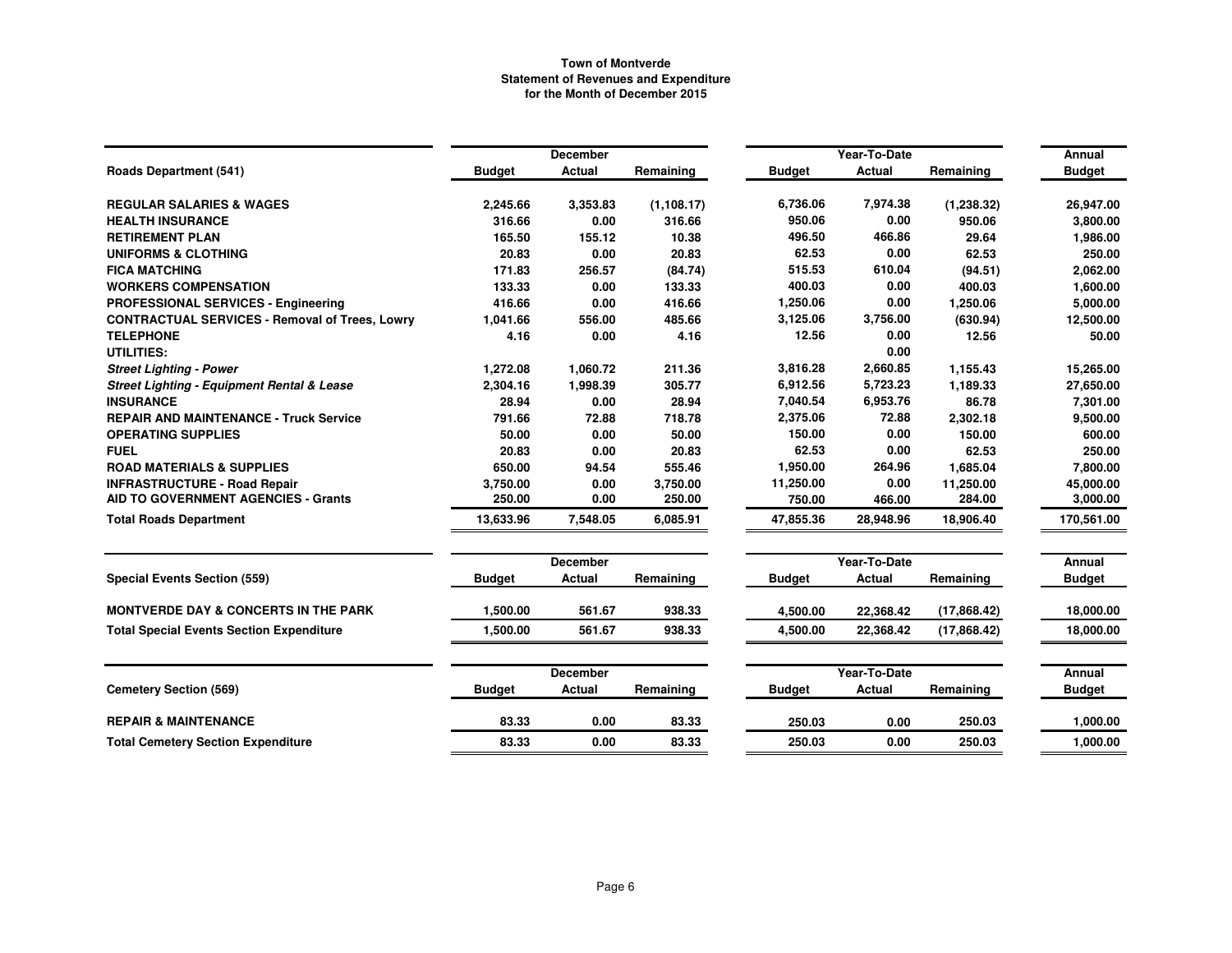|                                                   |               | <b>December</b> |            | Year-To-Date  | Annual    |            |               |
|---------------------------------------------------|---------------|-----------------|------------|---------------|-----------|------------|---------------|
| <b>Library Department (571)</b>                   | <b>Budget</b> | <b>Actual</b>   | Remaining  | <b>Budget</b> | Actual    | Remaining  | <b>Budget</b> |
| <b>REGULAR SALARIES &amp; WAGES</b>               | 3,913.00      | 6,308.49        | (2,395.49) | 11,738.00     | 13,955.26 | (2,217.26) | 46,955.00     |
| <b>HEALTH INSURANCE</b>                           | 1,085.50      | 1,095.74        | (10.24)    | 3,256.50      | 2,983.52  | 272.98     | 13,026.00     |
| <b>RETIREMENT PLAN</b>                            | 288.41        | 254.85          | 33.56      | 865.31        | 769.46    | 95.85      | 3,461.00      |
| <b>FICA MATCHING</b>                              | 299.33        | 478.61          | (179.28)   | 898.03        | 1,060.33  | (162.30)   | 3,592.00      |
| <b>WORKERS COMPENSATION</b>                       | 16.66         | 0.00            | 16.66      | 50.06         | 0.00      | 50.06      | 200.00        |
| <b>CONTRACTUAL SERVICES:</b>                      |               |                 |            |               |           |            |               |
| <b>Collection Service for Library Fines</b>       | 8.33          | 0.00            | 8.33       | 24.99         | 0.00      | 24.99      | 100.00        |
| <b>Special Program Speakers</b>                   | 66.67         | 0.00            | 66.67      | 200.01        | 0.00      | 200.01     | 800.00        |
| <b>Cleaning Services</b>                          | 125.00        | 250.00          | (125.00)   | 375.00        | 375.00    | 0.00       | 1,500.00      |
| <b>TRAVEL</b>                                     | 16.66         | 0.00            | 16.66      | 50.06         | 0.00      | 50.06      | 200.00        |
| <b>TELEPHONE</b>                                  | 600.00        | 233.01          | 366.99     | 1,800.00      | 800.11    | 999.89     | 7,200.00      |
| <b>POSTAGE &amp; FREIGHT</b>                      | 16.66         | 0.00            | 16.66      | 50.06         | 0.00      | 50.06      | 200.00        |
| <b>UTILITIES</b>                                  | 358.33        | 282.24          | 76.09      | 1,075.03      | 1,047.91  | 27.12      | 4,300.00      |
| <b>INSURANCE</b>                                  | 19.26         | 0.00            | 19.26      | 4,693.66      | 4,635.84  | 57.82      | 4,867.00      |
| <b>REPAIR &amp; MAINTENANCE:</b>                  |               |                 |            |               |           |            |               |
| <b>Pest Control</b>                               | 20.83         | 0.00            | 20.83      | 62.49         | 0.00      | 62.49      | 250.00        |
| <b>General Repairs and Maintenance</b>            | 166.67        | 1,104.10        | (937.43)   | 500.01        | 1,104.10  | (604.09)   | 2,000.00      |
| <b>Alarm System Fees</b>                          | 30.42         | 0.00            | 30.42      | 91.26         | 0.00      | 91.26      | 365.00        |
| <b>Fire Extinguisher Inspection</b>               | 8.33          | 0.00            | 8.33       | 24.99         | 0.00      | 24.99      | 100.00        |
| PROMOTIONAL ACTIVITIES                            | 58.33         | 67.52           | (9.19)     | 175.03        | 67.52     | 107.51     | 700.00        |
| OTHER CURRENT CHARGES AND OBLIGATIONS             | 66.66         | 317.85          | (251.19)   | 200.06        | 383.07    | (183.01)   | 800.00        |
| <b>OFFICE SUPPLIES</b>                            | 83.33         | 37.99           | 45.34      | 250.03        | 553.94    | (303.91)   | 1,000.00      |
| <b>OPERATING SUPPLIES</b>                         | 33.33         | 22.92           | 10.41      | 100.03        | 74.81     | 25.22      | 400.00        |
| <b>SUBSCRIPTIONS, MEMBERSHIPS, &amp; TRAINING</b> | 20.83         | 0.00            | 20.83      | 62.53         | 0.00      | 62.53      | 250.00        |
| <b>MACHINERY AND EQUIPMENT</b>                    | 0.00          | 0.00            | 0.00       | 0.00          | 89.00     | (89.00)    | 0.00          |
| <b>LIBRARY BOOKS AND MATERIALS</b>                | 291.66        | 30.00           | 261.66     | 875.06        | 202.50    | 672.56     | 3,500.00      |
| <b>Total Library Department Expenditure</b>       | 7,594.20      | 10,483.32       | (2,889.12) | 27,418.20     | 28,102.37 | (684.17)   | 95,766.00     |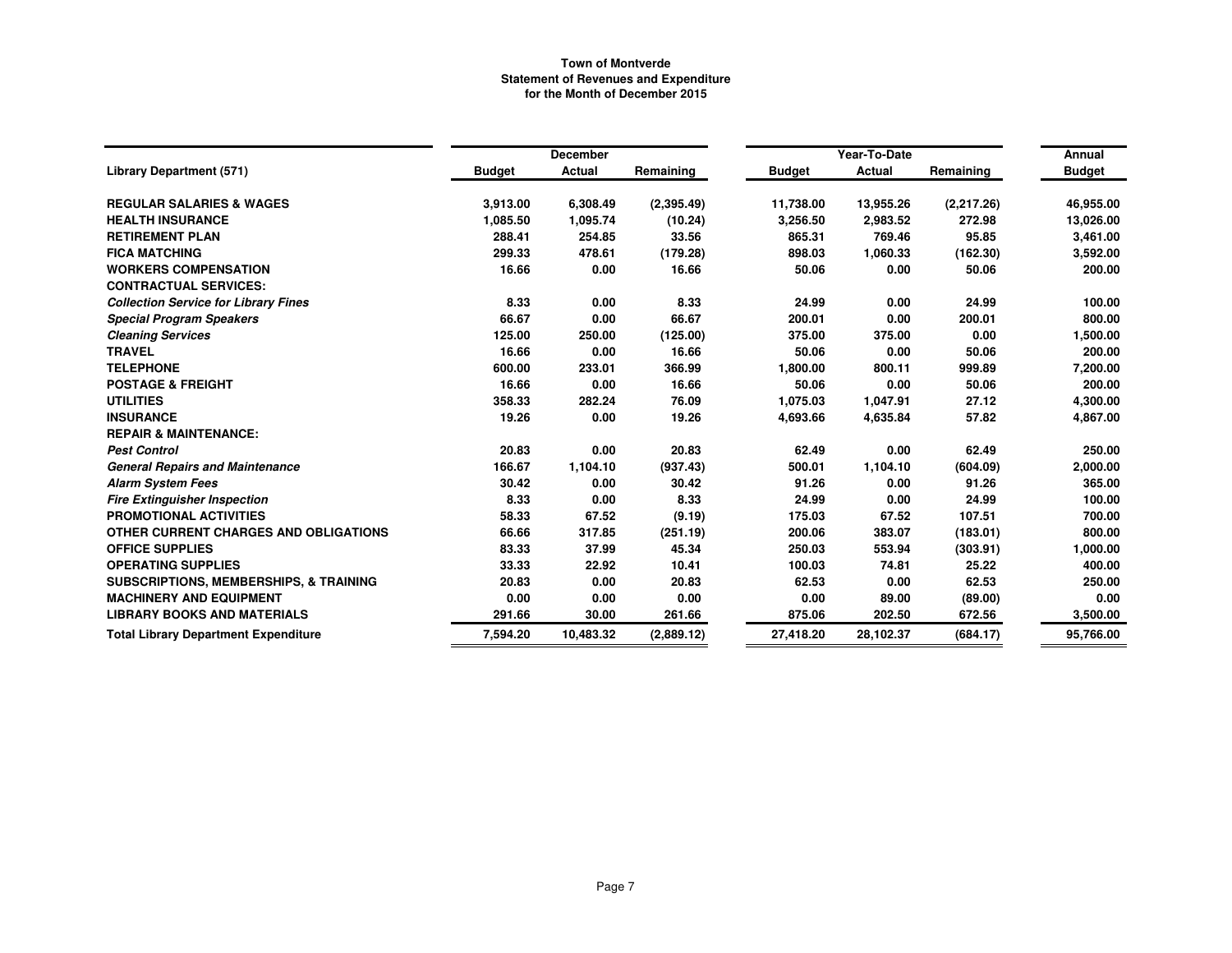|                                                |               | <b>December</b> |           |               | Year-To-Date |           | Annual        |
|------------------------------------------------|---------------|-----------------|-----------|---------------|--------------|-----------|---------------|
| Parks Department (572)                         | <b>Budget</b> | Actual          | Remaining | <b>Budget</b> | Actual       | Remaining | <b>Budget</b> |
| <b>PROFESSIONAL SERVICES</b>                   | 416.66        | 0.00            | 416.66    | 1,250.06      | 0.00         | 1,250.06  | 5,000.00      |
| <b>CONTRACTUAL SERVICES:</b>                   |               |                 |           |               |              |           |               |
| <b>Tree Removal in Parks</b>                   | 166.66        | 0.00            | 166.66    | 499.99        | 0.00         | 499.99    | 2,000.00      |
| Janitorial Services at the Community Building  | 183.33        | 240.00          | (56.67)   | 549.99        | 740.00       | (190.01)  | 2,200.00      |
| <b>TELEPHONE &amp; INTERNET</b>                | 122.92        | 142.58          | (19.66)   | 368.83        | 517.39       | (148.56)  | 1,475.00      |
| <b>UTILITIES - Electric &amp; Gas</b>          | 345.83        | 273.54          | 72.29     | 1,037.53      | 860.14       | 177.39    | 4,150.00      |
| <b>RENTALS &amp; LEASES</b>                    | 16.67         | 0.00            | 16.67     | 50.08         | 0.00         | 50.08     | 200.00        |
| <b>INSURANCE</b>                               | 12.87         | 0.00            | 12.87     | 3,129.17      | 3,090.56     | 38.61     | 3,245.00      |
| <b>REPAIR &amp; MAINTENANCE:</b>               |               |                 |           |               |              |           |               |
| <b>Pest Control</b>                            | 50.00         | 357.00          | (307.00)  | 150.00        | 480.76       | (330.76)  | 600.00        |
| <b>Clearing of Lakes</b>                       | 54.17         | 0.00            | 54.17     | 162.50        | 0.00         | 162.50    | 650.00        |
| <b>Tree Trimming</b>                           | 166.66        | 0.00            | 166.66    | 499.99        | 0.00         | 499.99    | 2,000.00      |
| <b>Fire Extinguisher Inspection</b>            | 16.66         | 0.00            | 16.66     | 49.99         | 0.00         | 49.99     | 200.00        |
| <b>Maintenance of Vehicles</b>                 | 133.33        | 824.75          | (691.42)  | 399.99        | 878.94       | (478.95)  | 1,600.00      |
| <b>Repairs to Community Building</b>           | 150.00        | 0.00            | 150.00    | 450.00        | 0.00         | 450.00    | 1,800.00      |
| <b>Maintainance of Parks</b>                   | 125.00        | 289.72          | (164.72)  | 375.00        | 289.72       | 85.28     | 1,500.00      |
| Mowing                                         | 416.66        | 49.64           | 367.02    | 1,249.99      | 49.64        | 1,200.35  | 5,000.00      |
| <b>OTHER CURRENT CHARGES &amp; OBLIGATIONS</b> | 4.17          | 0.00            | 4.17      | 12.58         | 0.00         | 12.58     | 50.00         |
| <b>OPERATING SUPPLIES</b>                      | 166.66        | 35.16           | 131.50    | 500.06        | 35.16        | 464.90    | 2,000.00      |
| <b>FUEL</b>                                    | 250.00        | 113.96          | 136.04    | 750.00        | 601.89       | 148.11    | 3,000.00      |
| <b>CAPITAL OUTLAY - Truskett Park</b>          | 833.33        | 0.00            | 833.33    | 2,500.03      | 0.00         | 2,500.03  | 10,000.00     |
| <b>Total Parks Department</b>                  | 3,631.58      | 2,326.35        | 1,305.23  | 13,985.78     | 7,544.20     | 6,441.58  | 46,670.00     |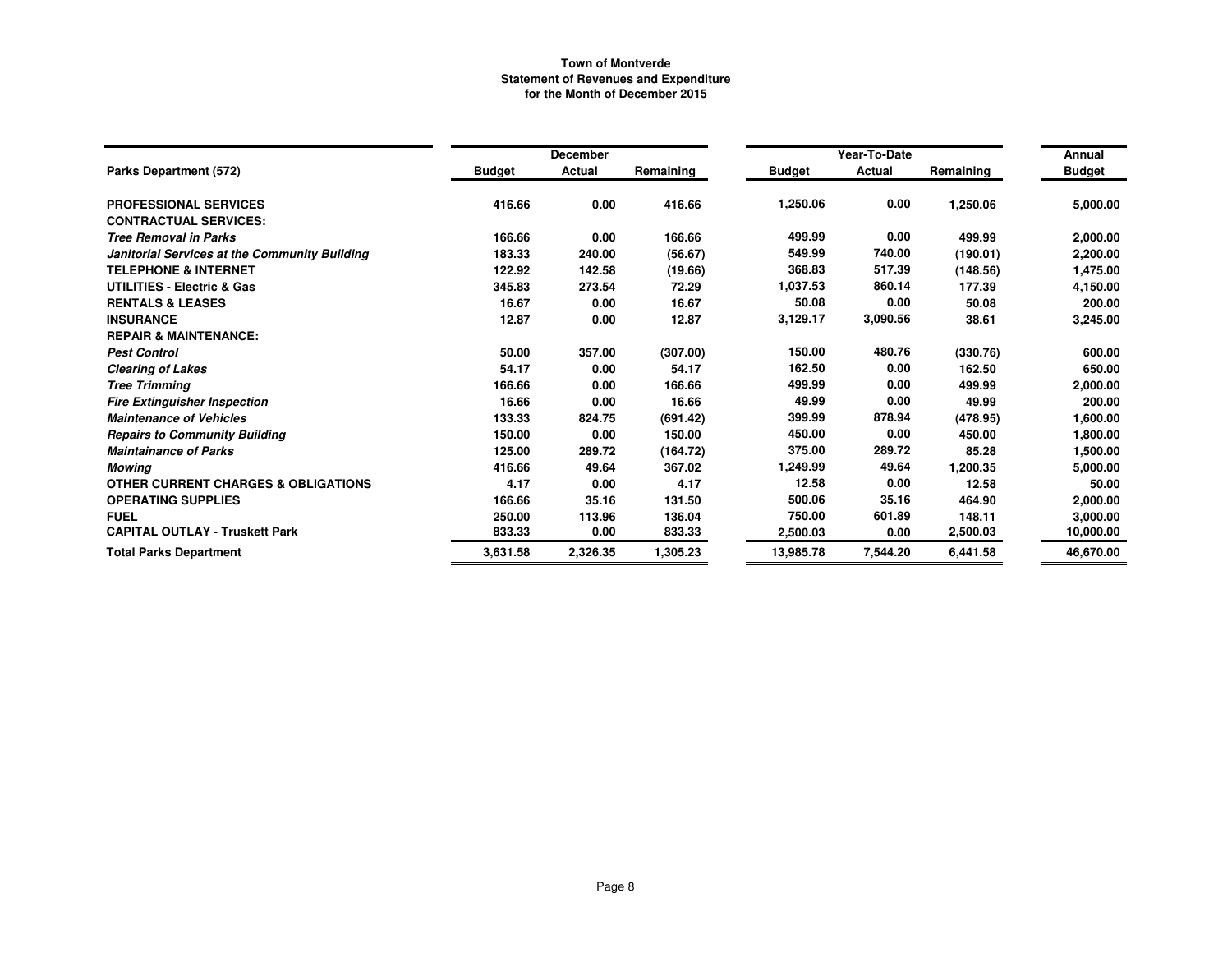# **WATER DEPARTMENT**

|                                      | <b>December</b> |           |            | Year-To-Date  | Annual    |             |               |
|--------------------------------------|-----------------|-----------|------------|---------------|-----------|-------------|---------------|
| <b>Water Fund Revenues</b>           | <b>Budget</b>   | Actual    | Remaining  | <b>Budget</b> | Actual    | Remaining   | <b>Budget</b> |
| <b>WATER SERVICE CHARGES</b>         | 23.583.33       | 21.628.44 | (1,954.89) | 70.750.03     | 68,343.89 | (2,406.14)  | 283,000,00    |
| <b>CONNECTION/DISCONNECTION FEES</b> | 250.00          | 353.50    | 103.50     | 750.00        | 777.00    | 27.00       | 3,000.00      |
| <b>INTEREST EARNINGS</b>             | 116.66          | 112.17    | (4.49)     | 350.06        | 333.92    | (16.14)     | 1,400.00      |
| <b>REVENUE OTHER SOURCES</b>         | 0.00            | 0.00      | 0.00       | 0.00          | 287.13    | 287.13      | 0.00          |
| <b>Total Water Fund Revenues</b>     | 23,949.99       | 22.094.11 | (1,855.88) | 71.850.09     | 69.741.94 | (2, 108.15) | 287,400.00    |

|                                               |               | <b>December</b> |            |               | Annual                 |            |               |
|-----------------------------------------------|---------------|-----------------|------------|---------------|------------------------|------------|---------------|
| <b>Water Fund Expenditure (533)</b>           | <b>Budget</b> | Actual          | Remaining  | <b>Budget</b> | Year-To-Date<br>Actual | Remaining  | <b>Budget</b> |
| <b>REGULAR SALARIES &amp; WAGES</b>           | 9,591.83      | 14,840.42       | (5,248.59) | 28,775.53     | 34,524.69              | (5,749.16) | 115,102.00    |
| <b>HEALTH INSURANCE</b>                       | 1,563.41      | 1,707.55        | (144.14)   | 4,690.31      | 4,900.83               | (210.52)   | 18,761.00     |
| <b>RETIREMENT PLAN</b>                        | 706.91        | 596.37          | 110.54     | 2,120.81      | 1,760.66               | 360.15     | 8,483.00      |
| <b>UNIFORMS &amp; CLOTHINGS</b>               | 41.66         | 0.00            | 41.66      | 125.06        | 0.00                   | 125.06     | 500.00        |
| <b>FICA MATCHING</b>                          | 733.75        | 1,122.96        | (389.21)   | 2,201.25      | 2,620.27               | (419.02)   | 8,805.00      |
| <b>WORKERS COMPENSATION</b>                   | 208.33        | 0.00            | 208.33     | 625.03        | 0.00                   | 625.03     | 2,500.00      |
| <b>PROFESSIONAL SERVICES:</b>                 |               |                 |            |               |                        |            |               |
| <b>Engineering Services - As Necessary</b>    | 833.33        | 0.00            | 833.33     | 2,500.03      | 0.00                   | 2,500.03   | 10,000.00     |
| <b>Bank Fees</b>                              | 41.67         | 274.51          | (232.84)   | 125.04        | 805.38                 | (680.34)   | 500.00        |
| <b>Annual Consumer Confidence Report</b>      | 16.66         | 0.00            | 16.66      | 49.99         | 0.00                   | 49.99      | 200.00        |
| <b>ACCOUNTING &amp; AUDITING</b>              | 791.66        | 0.00            | 791.66     | 2,375.06      | 0.00                   | 2,375.06   | 9,500.00      |
| <b>CONTRACTUAL SERVICES:</b>                  |               |                 |            |               |                        |            |               |
| <b>Well/Water Testing - Plant Technicians</b> | 741.67        | 650.00          | 91.67      | 2,225.08      | 1,950.00               | 275.08     | 8,900.00      |
| <b>Digging for Water Lines</b>                | 16.66         | 0.00            | 16.66      | 49.99         | 0.00                   | 49.99      | 200.00        |
| <b>Software Payments</b>                      | 33.33         | 42.78           | (9.45)     | 99.99         | 134.72                 | (34.73)    | 400.00        |
| <b>TRAVEL</b>                                 | 200.00        | 0.00            | 200.00     | 600.00        | 0.00                   | 600.00     | 2,400.00      |
| <b>TELEPHONE</b>                              | 250.00        | 221.51          | 28.49      | 750.00        | 863.98                 | (113.98)   | 3,000.00      |
| <b>POSTAGE &amp; FREIGHT</b>                  | 300.00        | 371.50          | (71.50)    | 900.00        | 621.50                 | 278.50     | 3,600.00      |
| <b>UTILITIES</b>                              | 1,365.00      | 1,082.30        | 282.70     | 4,095.00      | 3,554.01               | 540.99     | 16,380.00     |
| <b>RENTALS &amp; LEASES - Copier Machine</b>  | 175.00        | 158.78          | 16.22      | 525.00        | 476.34                 | 48.66      | 2,100.00      |
| <b>INSURANCE</b>                              | 40.17         | 0.00            | 40.17      | 9,778.47      | 9,658.00               | 120.47     | 10,140.00     |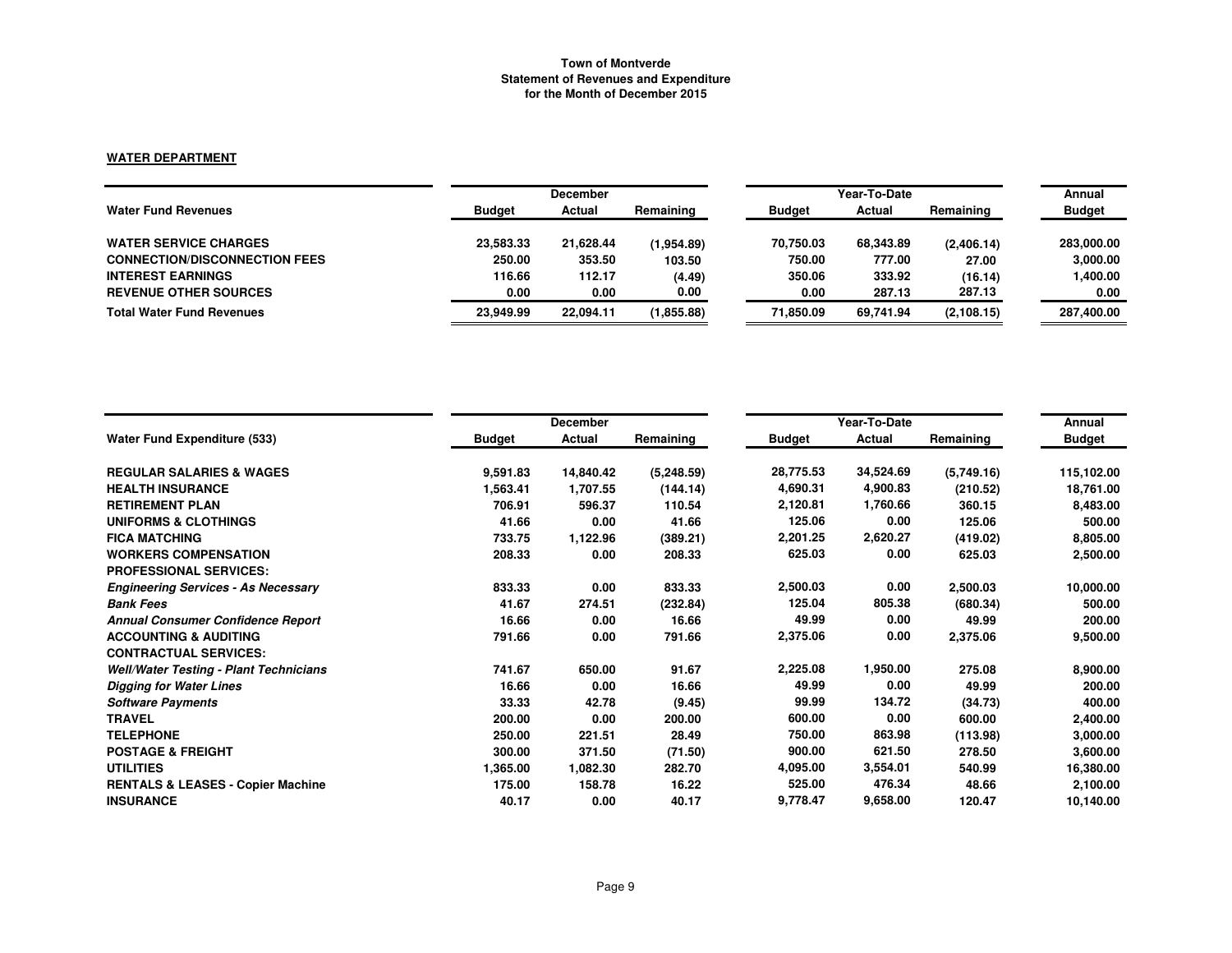| 43.74<br>0.00<br><b>Pest Control</b><br>14.58<br>0.00<br>14.58<br>43.74<br>1,059.58<br>793.06<br>353.17<br>793.06<br>(439.89)<br>266.52<br><b>Well, Water Main Repairs</b><br>825.00<br>1,073.00<br>798.00<br>Software Maintenance - EZ Route, USTI<br>275.00<br>(523.00)<br>(248.00)<br>2,850.00<br>2,513.18<br><b>Water Tank Maintenance</b><br>950.00<br>0.00<br>950.00<br>336.82<br>499.99<br>0.00<br>0.00<br>166.66<br>499.99<br>166.66<br><b>Pipe Repairs</b><br>987.82<br>375.00<br>125.00<br>987.82<br>(862.82)<br>(612.82)<br><b>Vehicle Repairs</b><br>262.50<br>87.50<br>87.50<br>0.00<br>87.50<br>175.00<br><b>Water Pump Motor Maintenance</b><br>18.75<br>0.00<br>6.25<br>6.25<br>18.75<br>0.00<br><b>Fire Extinguisher Inspection</b><br>300.00<br>0.00<br><b>Computer Repair</b><br>100.00<br>0.00<br>100.00<br>300.00<br>375.00<br>0.00<br>125.00<br>125.00<br>0.00<br>375.00<br><b>APS Major PMI Inspection</b><br>425.06<br>521.92<br><b>PRINTING &amp; COPYING</b><br>141.66<br>521.92<br>(380.26)<br>(96.86)<br>0.00<br>0.00<br><b>OTHER CURRENT CHARGES:</b><br>35.00<br>(35.00)<br>56.84<br>(56.84)<br>550.03<br>0.00<br>183.33<br>0.00<br>183.33<br>550.03<br><b>Licenses</b><br>0.00<br>25.00<br>75.00<br>Recording of Water Liens etc.<br>25.00<br>0.00<br>75.00<br>1,425.00<br>0.00<br><b>MS4 Stormwater Permit</b><br>475.00<br>0.00<br>475.00<br>1,425.00<br>525.00<br>96.47<br>4.87<br>170.13<br><b>OFFICE SUPPLIES</b><br>175.00<br>428.53<br>2,025.00<br>1,269.31<br><b>OPERATING SUPPLIES</b><br>675.00<br>1,170.93<br>(495.93)<br>755.69<br>625.03<br>427.13<br><b>FUEL</b><br>208.33<br>112.81<br>95.52<br>197.90<br>193.33<br>580.03<br>0.00<br>193.33<br>0.00<br>580.03<br><b>SUBSCRIPTIONS, MEMBERSHIPS, &amp; TRAINING</b><br>200.00<br>0.00<br><b>MACHINERY AND EQUIPMENT - Capital Outlay:</b><br>9,999.99<br>0.00<br><b>SCADA Alarm</b><br>3,333.33<br>0.00<br>3,333.33<br>9,999.99<br>0.00<br>416.67<br>1,250.01<br>416.67<br>0.00<br>1,250.01<br><b>Line Locator</b><br>2,130.00<br>0.00<br><b>Backflow Check Valves</b><br>710.00<br>710.00<br>2,130.00<br>0.00<br>1,666.66<br>1,666.66<br><b>Water Meters</b><br>0.00<br>0.00<br>5,000.06<br>5,000.06<br>28,057.51<br>25,493.09<br>2,564.42<br>93,831.41<br>69,896.61<br>24,134.80<br><b>Total Water Fund Expenditure</b> | <b>REPAIR &amp; MAINTENANCE:</b> |  |            |      |            |            |
|-------------------------------------------------------------------------------------------------------------------------------------------------------------------------------------------------------------------------------------------------------------------------------------------------------------------------------------------------------------------------------------------------------------------------------------------------------------------------------------------------------------------------------------------------------------------------------------------------------------------------------------------------------------------------------------------------------------------------------------------------------------------------------------------------------------------------------------------------------------------------------------------------------------------------------------------------------------------------------------------------------------------------------------------------------------------------------------------------------------------------------------------------------------------------------------------------------------------------------------------------------------------------------------------------------------------------------------------------------------------------------------------------------------------------------------------------------------------------------------------------------------------------------------------------------------------------------------------------------------------------------------------------------------------------------------------------------------------------------------------------------------------------------------------------------------------------------------------------------------------------------------------------------------------------------------------------------------------------------------------------------------------------------------------------------------------------------------------------------------------------------------------------------------------------------------------------------------------------------------------------------------------------------------------------------------------------|----------------------------------|--|------------|------|------------|------------|
|                                                                                                                                                                                                                                                                                                                                                                                                                                                                                                                                                                                                                                                                                                                                                                                                                                                                                                                                                                                                                                                                                                                                                                                                                                                                                                                                                                                                                                                                                                                                                                                                                                                                                                                                                                                                                                                                                                                                                                                                                                                                                                                                                                                                                                                                                                                         |                                  |  |            |      |            | 175.00     |
|                                                                                                                                                                                                                                                                                                                                                                                                                                                                                                                                                                                                                                                                                                                                                                                                                                                                                                                                                                                                                                                                                                                                                                                                                                                                                                                                                                                                                                                                                                                                                                                                                                                                                                                                                                                                                                                                                                                                                                                                                                                                                                                                                                                                                                                                                                                         |                                  |  |            |      |            | 4,238.00   |
|                                                                                                                                                                                                                                                                                                                                                                                                                                                                                                                                                                                                                                                                                                                                                                                                                                                                                                                                                                                                                                                                                                                                                                                                                                                                                                                                                                                                                                                                                                                                                                                                                                                                                                                                                                                                                                                                                                                                                                                                                                                                                                                                                                                                                                                                                                                         |                                  |  |            |      |            | 3,300.00   |
|                                                                                                                                                                                                                                                                                                                                                                                                                                                                                                                                                                                                                                                                                                                                                                                                                                                                                                                                                                                                                                                                                                                                                                                                                                                                                                                                                                                                                                                                                                                                                                                                                                                                                                                                                                                                                                                                                                                                                                                                                                                                                                                                                                                                                                                                                                                         |                                  |  |            |      |            | 11,400.00  |
|                                                                                                                                                                                                                                                                                                                                                                                                                                                                                                                                                                                                                                                                                                                                                                                                                                                                                                                                                                                                                                                                                                                                                                                                                                                                                                                                                                                                                                                                                                                                                                                                                                                                                                                                                                                                                                                                                                                                                                                                                                                                                                                                                                                                                                                                                                                         |                                  |  |            |      |            | 2,000.00   |
|                                                                                                                                                                                                                                                                                                                                                                                                                                                                                                                                                                                                                                                                                                                                                                                                                                                                                                                                                                                                                                                                                                                                                                                                                                                                                                                                                                                                                                                                                                                                                                                                                                                                                                                                                                                                                                                                                                                                                                                                                                                                                                                                                                                                                                                                                                                         |                                  |  |            |      |            | 1,500.00   |
|                                                                                                                                                                                                                                                                                                                                                                                                                                                                                                                                                                                                                                                                                                                                                                                                                                                                                                                                                                                                                                                                                                                                                                                                                                                                                                                                                                                                                                                                                                                                                                                                                                                                                                                                                                                                                                                                                                                                                                                                                                                                                                                                                                                                                                                                                                                         |                                  |  |            |      |            | 1,050.00   |
|                                                                                                                                                                                                                                                                                                                                                                                                                                                                                                                                                                                                                                                                                                                                                                                                                                                                                                                                                                                                                                                                                                                                                                                                                                                                                                                                                                                                                                                                                                                                                                                                                                                                                                                                                                                                                                                                                                                                                                                                                                                                                                                                                                                                                                                                                                                         |                                  |  |            |      |            | 75.00      |
|                                                                                                                                                                                                                                                                                                                                                                                                                                                                                                                                                                                                                                                                                                                                                                                                                                                                                                                                                                                                                                                                                                                                                                                                                                                                                                                                                                                                                                                                                                                                                                                                                                                                                                                                                                                                                                                                                                                                                                                                                                                                                                                                                                                                                                                                                                                         |                                  |  |            |      |            | 1,200.00   |
|                                                                                                                                                                                                                                                                                                                                                                                                                                                                                                                                                                                                                                                                                                                                                                                                                                                                                                                                                                                                                                                                                                                                                                                                                                                                                                                                                                                                                                                                                                                                                                                                                                                                                                                                                                                                                                                                                                                                                                                                                                                                                                                                                                                                                                                                                                                         |                                  |  |            |      |            | 1,500.00   |
|                                                                                                                                                                                                                                                                                                                                                                                                                                                                                                                                                                                                                                                                                                                                                                                                                                                                                                                                                                                                                                                                                                                                                                                                                                                                                                                                                                                                                                                                                                                                                                                                                                                                                                                                                                                                                                                                                                                                                                                                                                                                                                                                                                                                                                                                                                                         |                                  |  |            |      |            | 1,700.00   |
|                                                                                                                                                                                                                                                                                                                                                                                                                                                                                                                                                                                                                                                                                                                                                                                                                                                                                                                                                                                                                                                                                                                                                                                                                                                                                                                                                                                                                                                                                                                                                                                                                                                                                                                                                                                                                                                                                                                                                                                                                                                                                                                                                                                                                                                                                                                         |                                  |  |            |      |            | 0.00       |
|                                                                                                                                                                                                                                                                                                                                                                                                                                                                                                                                                                                                                                                                                                                                                                                                                                                                                                                                                                                                                                                                                                                                                                                                                                                                                                                                                                                                                                                                                                                                                                                                                                                                                                                                                                                                                                                                                                                                                                                                                                                                                                                                                                                                                                                                                                                         |                                  |  |            |      |            | 2,200.00   |
|                                                                                                                                                                                                                                                                                                                                                                                                                                                                                                                                                                                                                                                                                                                                                                                                                                                                                                                                                                                                                                                                                                                                                                                                                                                                                                                                                                                                                                                                                                                                                                                                                                                                                                                                                                                                                                                                                                                                                                                                                                                                                                                                                                                                                                                                                                                         |                                  |  |            |      |            | 300.00     |
|                                                                                                                                                                                                                                                                                                                                                                                                                                                                                                                                                                                                                                                                                                                                                                                                                                                                                                                                                                                                                                                                                                                                                                                                                                                                                                                                                                                                                                                                                                                                                                                                                                                                                                                                                                                                                                                                                                                                                                                                                                                                                                                                                                                                                                                                                                                         |                                  |  |            |      |            | 5,700.00   |
|                                                                                                                                                                                                                                                                                                                                                                                                                                                                                                                                                                                                                                                                                                                                                                                                                                                                                                                                                                                                                                                                                                                                                                                                                                                                                                                                                                                                                                                                                                                                                                                                                                                                                                                                                                                                                                                                                                                                                                                                                                                                                                                                                                                                                                                                                                                         |                                  |  |            |      |            | 2,100.00   |
|                                                                                                                                                                                                                                                                                                                                                                                                                                                                                                                                                                                                                                                                                                                                                                                                                                                                                                                                                                                                                                                                                                                                                                                                                                                                                                                                                                                                                                                                                                                                                                                                                                                                                                                                                                                                                                                                                                                                                                                                                                                                                                                                                                                                                                                                                                                         |                                  |  |            |      |            | 8,100.00   |
|                                                                                                                                                                                                                                                                                                                                                                                                                                                                                                                                                                                                                                                                                                                                                                                                                                                                                                                                                                                                                                                                                                                                                                                                                                                                                                                                                                                                                                                                                                                                                                                                                                                                                                                                                                                                                                                                                                                                                                                                                                                                                                                                                                                                                                                                                                                         |                                  |  |            |      |            | 2,500.00   |
|                                                                                                                                                                                                                                                                                                                                                                                                                                                                                                                                                                                                                                                                                                                                                                                                                                                                                                                                                                                                                                                                                                                                                                                                                                                                                                                                                                                                                                                                                                                                                                                                                                                                                                                                                                                                                                                                                                                                                                                                                                                                                                                                                                                                                                                                                                                         |                                  |  |            |      |            | 2,320.00   |
|                                                                                                                                                                                                                                                                                                                                                                                                                                                                                                                                                                                                                                                                                                                                                                                                                                                                                                                                                                                                                                                                                                                                                                                                                                                                                                                                                                                                                                                                                                                                                                                                                                                                                                                                                                                                                                                                                                                                                                                                                                                                                                                                                                                                                                                                                                                         |                                  |  |            |      |            |            |
|                                                                                                                                                                                                                                                                                                                                                                                                                                                                                                                                                                                                                                                                                                                                                                                                                                                                                                                                                                                                                                                                                                                                                                                                                                                                                                                                                                                                                                                                                                                                                                                                                                                                                                                                                                                                                                                                                                                                                                                                                                                                                                                                                                                                                                                                                                                         |                                  |  |            |      |            | 40,000.00  |
|                                                                                                                                                                                                                                                                                                                                                                                                                                                                                                                                                                                                                                                                                                                                                                                                                                                                                                                                                                                                                                                                                                                                                                                                                                                                                                                                                                                                                                                                                                                                                                                                                                                                                                                                                                                                                                                                                                                                                                                                                                                                                                                                                                                                                                                                                                                         |                                  |  |            |      |            | 5,000.00   |
|                                                                                                                                                                                                                                                                                                                                                                                                                                                                                                                                                                                                                                                                                                                                                                                                                                                                                                                                                                                                                                                                                                                                                                                                                                                                                                                                                                                                                                                                                                                                                                                                                                                                                                                                                                                                                                                                                                                                                                                                                                                                                                                                                                                                                                                                                                                         |                                  |  |            |      |            | 8,520.00   |
|                                                                                                                                                                                                                                                                                                                                                                                                                                                                                                                                                                                                                                                                                                                                                                                                                                                                                                                                                                                                                                                                                                                                                                                                                                                                                                                                                                                                                                                                                                                                                                                                                                                                                                                                                                                                                                                                                                                                                                                                                                                                                                                                                                                                                                                                                                                         |                                  |  |            |      |            | 20,000.00  |
|                                                                                                                                                                                                                                                                                                                                                                                                                                                                                                                                                                                                                                                                                                                                                                                                                                                                                                                                                                                                                                                                                                                                                                                                                                                                                                                                                                                                                                                                                                                                                                                                                                                                                                                                                                                                                                                                                                                                                                                                                                                                                                                                                                                                                                                                                                                         |                                  |  |            |      |            | 346,349.00 |
|                                                                                                                                                                                                                                                                                                                                                                                                                                                                                                                                                                                                                                                                                                                                                                                                                                                                                                                                                                                                                                                                                                                                                                                                                                                                                                                                                                                                                                                                                                                                                                                                                                                                                                                                                                                                                                                                                                                                                                                                                                                                                                                                                                                                                                                                                                                         | <b>WATER FUND RESERVES</b>       |  | 335,970.00 | 0.00 | 335,970.00 | 335,970.00 |